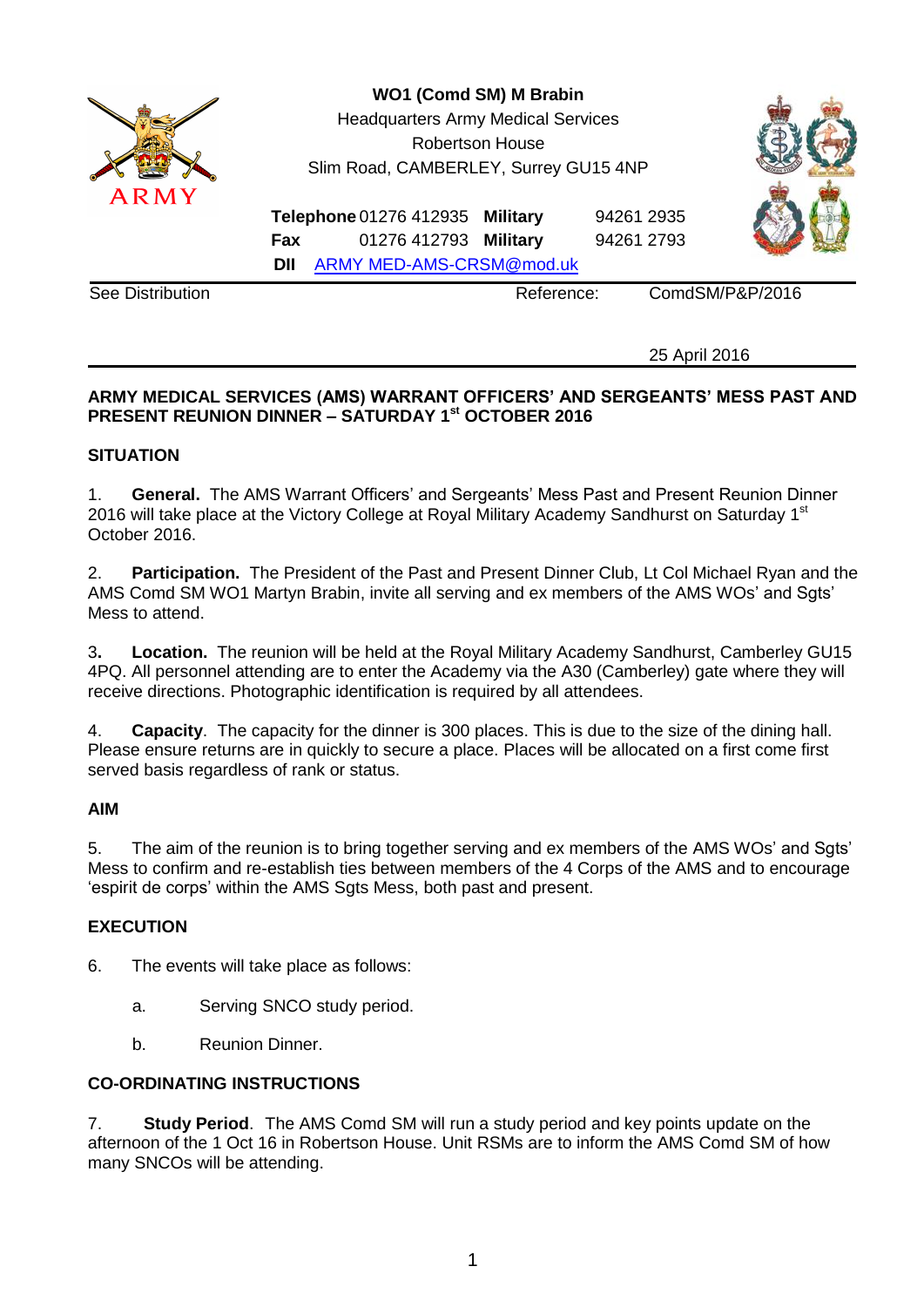- 8. **Timings**. Timings for the event will be as follows:
	- a. SNCO Study period 1200 1700hrs
	- b. The Reunion dinner:
		- (i) 1830hrs Arrival drinks and pre-dinner reception in the Victory College bar.
		- (ii) 1945hrs Call to dinner.
		- (iii) 2000hrs Reunion dinner in the Victory College Dining Hall.
		- (iv) Post dinner drinks and disco in the Victory College bar until 0200hrs.

9. **Reunion Dinner Table Plan**. The plan of the layout will be on display at the reception on the evening of the dinner and those attending can choose where they will be seated (less the top table). The aim is to allow attendees to sit within groupings of their choice as opposed to being seated next to people they do not know which will hopefully promote a better atmosphere during the dinner.

10. The top table will seat the VIPs, AMS Comd SM, Serving RSMs and Chelsea Pensioners.

# **SERVICE SUPPORT**

- 11. **Dress**.
	- a. **Serving WOs and SNCOs** Mess Dress.
	- b. **LE Officers and Ex Members** Black tie or female equivalent with medals if entitled.

12. **Table Wine.** To keep the cost low there will only be set amount of wine at the table. Attendees are welcome to take their own wine to the table. Only wine is permitted at the table, no other alcoholic drinks will be permitted.

13. **Menu**. The menu for the night is yet to be decided.

14. **Accommodation.** Accommodation for both serving members and past serving members will be available at Victory College, RMAS.

15. **Cost**. The cost for the evening is £43.00. Changes in catering and mess contacts means that everything must now be paid for, please rest assured that the cost of the reunion has been kept to the bare minimum whist hopefully ensuring that an excellent evening will be had by all.

16. **Returns**. There are separate returns for Groups (AMS Units), Serving Individuals and Ex Members, all returns *and payments* are to be with the undersigned NLT **Fri 2 Sep 2016.**

a. Group/Unit return can be found at Annex A. RSM's are requested to collate and return with cheques by the date stated.

b. Serving Individual return can be found at Annex B. Individuals are to complete and return with payment by the date stated.

c. Ex Members return can be found at Annex C. Ex Members are to complete and return with payment by the date stated.

17. **Payment**. Cheques are to be made payable to **"RAMC Minor Funds"** and returned to the undersigned with the attendance return by **Fri 2 Sep 16**.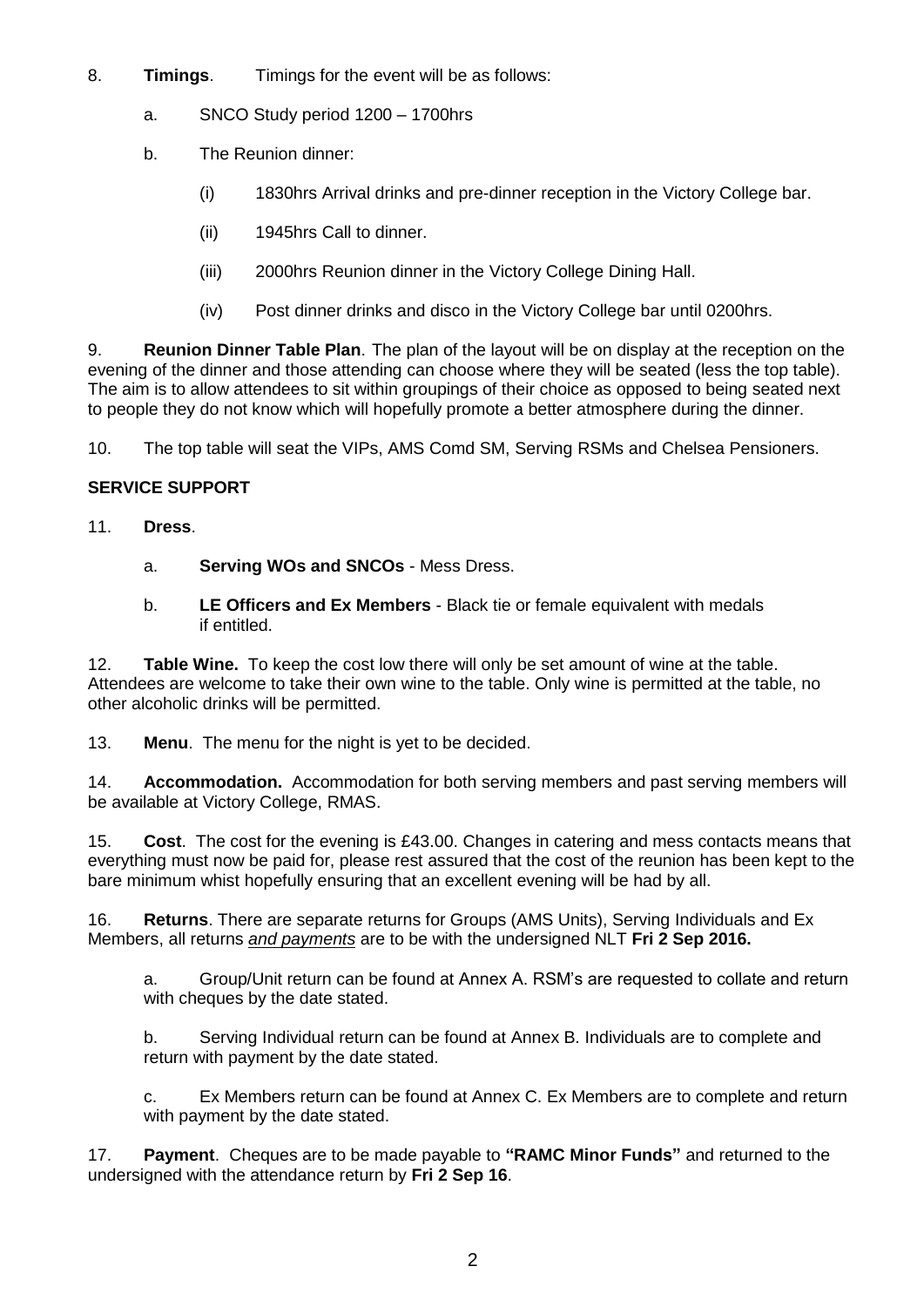18. **Discipline**. Personnel are respectfully reminded of their status, and are to comply with the following:

a. Accommodation. All personnel using service accommodation are asked to comply with the rules of the camp they are accommodated in and to leave the accommodation as they would expect to find it.

b. During the dinner speeches. Attendees are asked to respect the after dinner speeches and are not to heckle the speaker.

c. General Conduct. Attendees are requested to act in accordance with the behaviour expected of SNCOs; whilst all attendees are encouraged to enjoy this significant annual occasion, all should be reminded that inappropriate behaviour will not be tolerated on the night.

### **COMMAND AND SIGNALS**

19. Point of Contact for this event is: WO1 (Comd SM) Martyn Brabin. (Full contact details are at the head of this instruction).

M BRABIN WO1 AMS Comd SM

Annexes:

- A. Unit Return.
- B. Serving Individual Return.
- C. Ex Member Return.

Distribution:

AMS Corps Colonel President of the P&P Dinner **AMS Adits** AMS RSMs AMS Regimental Secretaries AMS Association Secretaries Past and present Members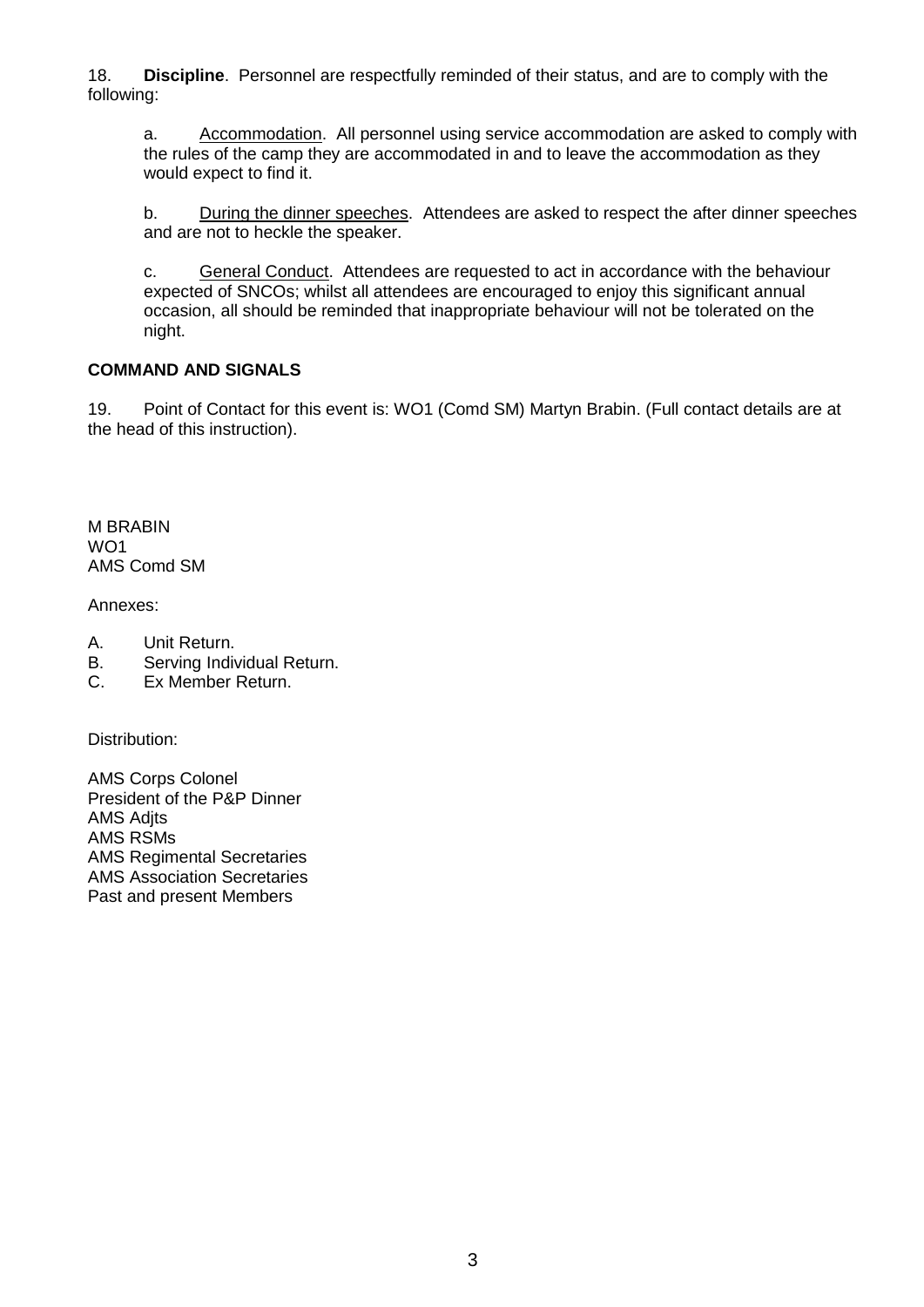### **ATTENDANCE PRO FORMA – SERVING MEMBERS**

#### **AMS WARRANT OFFICERS' & SERGEANTS' PAST & PRESENT ANNUAL DINNER CLUB REUNION SAT 1 st OCT 2016**

| <b>From</b> | Unit:                                                                                       |      |      |            | Tel No: |                |
|-------------|---------------------------------------------------------------------------------------------|------|------|------------|---------|----------------|
| <u>To</u>   | AMS Comd SM<br>Past & Present Dinner Club<br><b>Army Medical Directorate</b><br><b>FASC</b> | Tel: | Mil: | 94261 2935 | Civ:    | 01276 41 2935  |
|             | Slim Road<br><b>CAMBERLEY</b><br>Surrey<br><b>GU15 4NP</b>                                  | Fax: | Mil: | 94261 2793 | Civ:    | 01276 41 2793  |
|             |                                                                                             |      |      |            |         | $\blacksquare$ |

**All Cheques enclosed are to be made payable to "RAMC Minor Funds". N.B. Return before 2 Sep 2016.**

| Regt<br><b>Number</b> | Rank | Name &<br><b>Initials</b> | <b>Corps</b> | Gender<br>(M/F) | <b>Arriving By.</b><br>(Please provide VRN<br>where applicable) |     | <b>ETA</b><br>(DTG) | Accommodation<br><b>Requirements.</b><br><b>Please tick</b> | <b>Remarks</b><br>(To include any special<br>requirements - |               |
|-----------------------|------|---------------------------|--------------|-----------------|-----------------------------------------------------------------|-----|---------------------|-------------------------------------------------------------|-------------------------------------------------------------|---------------|
|                       |      |                           |              |                 | Mini<br>Bus                                                     | Car | Train *             |                                                             | Sat 1st                                                     | i.e. Dietary) |
|                       |      |                           |              |                 |                                                                 |     |                     |                                                             |                                                             |               |
|                       |      |                           |              |                 |                                                                 |     |                     |                                                             |                                                             |               |
|                       |      |                           |              |                 |                                                                 |     |                     |                                                             |                                                             |               |
|                       |      |                           |              |                 |                                                                 |     |                     |                                                             |                                                             |               |
|                       |      |                           |              |                 |                                                                 |     |                     |                                                             |                                                             |               |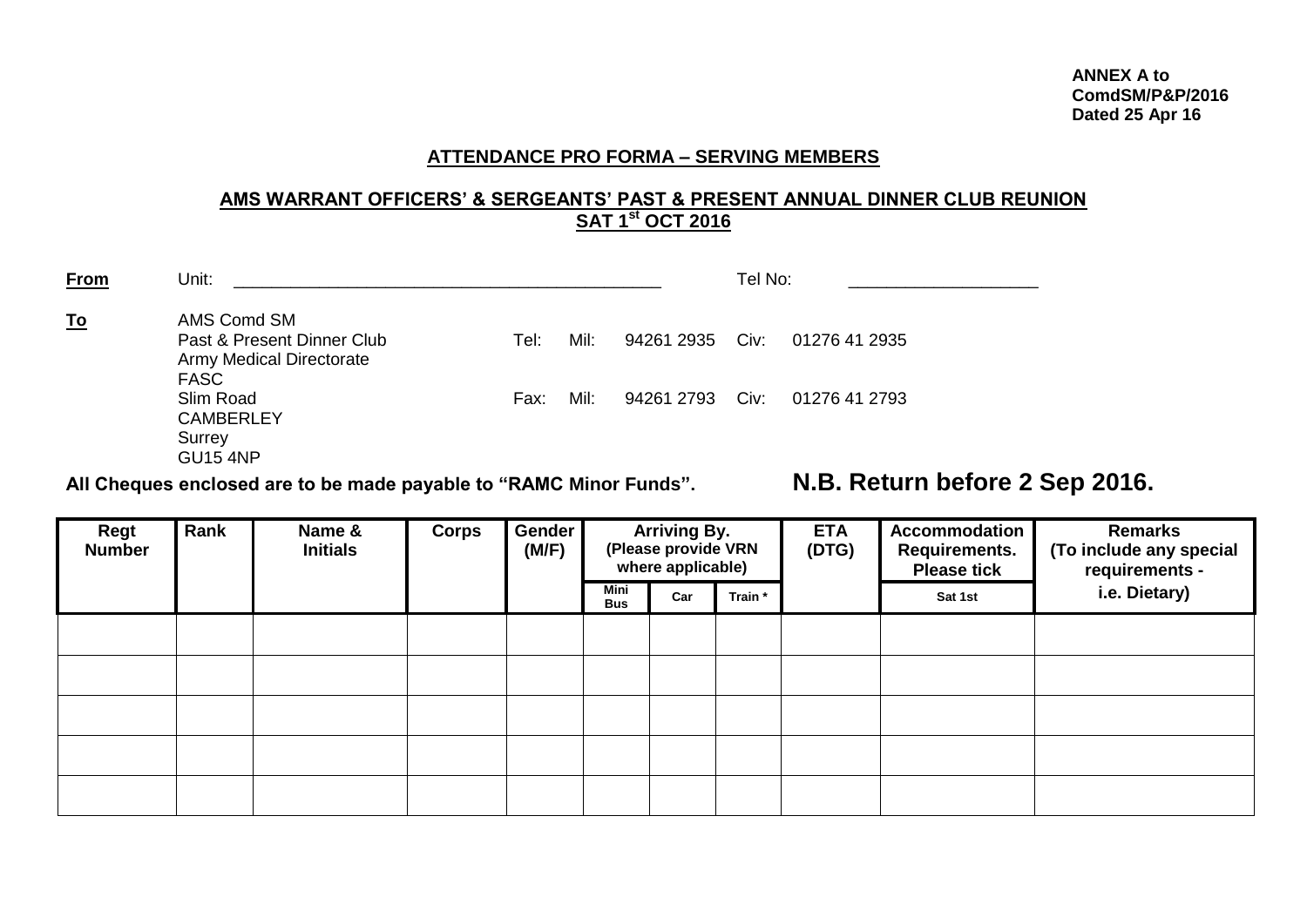| Regt<br><b>Number</b> | Rank | Name &<br><b>Initials</b> | <b>Corps</b> | Gender<br>(M/F) | <b>Arriving By.</b><br>(Please provide VRN<br>where applicable) |     |         |  | Accommodation<br>Requirements.<br>Please tick | To include any special<br>requirements<br>(i.e. Dietary) |
|-----------------------|------|---------------------------|--------------|-----------------|-----------------------------------------------------------------|-----|---------|--|-----------------------------------------------|----------------------------------------------------------|
|                       |      |                           |              |                 | <b>Mini</b><br><b>Bus</b>                                       | Car | Train * |  | Sat                                           |                                                          |
|                       |      |                           |              |                 |                                                                 |     |         |  |                                               |                                                          |
|                       |      |                           |              |                 |                                                                 |     |         |  |                                               |                                                          |
|                       |      |                           |              |                 |                                                                 |     |         |  |                                               |                                                          |
|                       |      |                           |              |                 |                                                                 |     |         |  |                                               |                                                          |
|                       |      |                           |              |                 |                                                                 |     |         |  |                                               |                                                          |
|                       |      |                           |              |                 |                                                                 |     |         |  |                                               |                                                          |
|                       |      |                           |              |                 |                                                                 |     |         |  |                                               |                                                          |
|                       |      |                           |              |                 |                                                                 |     |         |  |                                               |                                                          |
|                       |      |                           |              |                 |                                                                 |     |         |  |                                               |                                                          |
|                       |      |                           |              |                 |                                                                 |     |         |  |                                               |                                                          |
|                       |      |                           |              |                 |                                                                 |     |         |  |                                               |                                                          |
|                       |      |                           |              |                 |                                                                 |     |         |  |                                               |                                                          |

\* Tick if Applicable

Submitted by: Rank & Name:

Signature: \_\_\_\_\_\_\_\_\_\_\_\_\_\_\_\_\_\_\_\_\_\_\_\_\_\_\_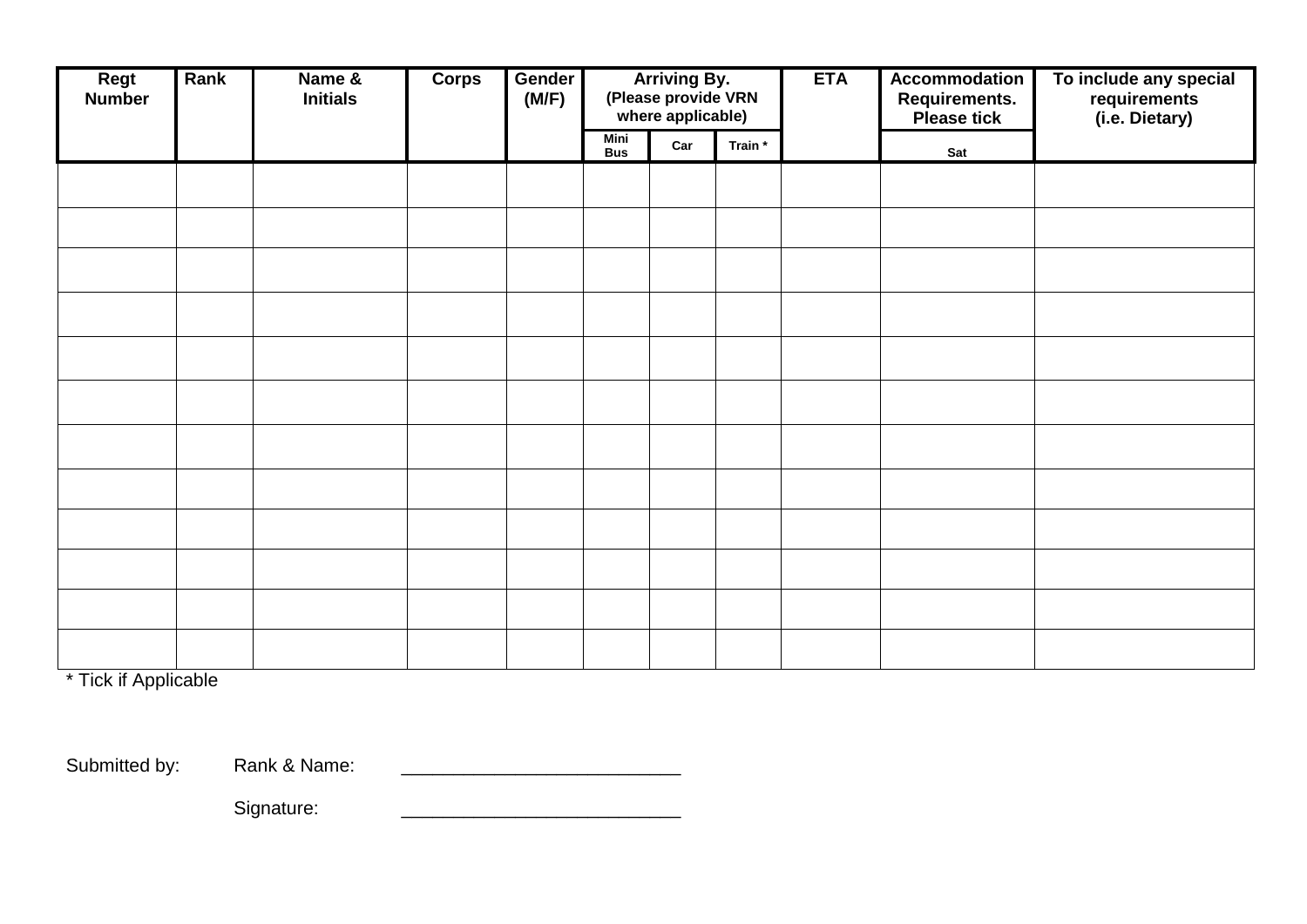#### **ANNEX B to ComdSM/P&P/2016 Dated 25 Apr 2016**

#### **ATTENDANCE PRO FORMA – SERVING MEMBERS INDIVIDUAL RETURN ARMY MEDICAL SERVICES WARRANT OFFICERS' AND SERGEANTS' PAST AND PRESENT ANNUAL DINNER CLUB REUNION Sat 1 st Oct 2016**

| <u>To:</u>                      | From:                               |
|---------------------------------|-------------------------------------|
| AMS Comd SM                     |                                     |
| Past & Present Dinner Club      | Surname:                            |
| <b>Army Medical Directorate</b> | First Name:                         |
| Slim Road                       | Address:                            |
| <b>CAMBERLEY</b>                |                                     |
| Surrey                          |                                     |
| <b>GU15 4NP</b>                 | Contact Tel No: The Contact Tel No: |
| Tel:<br>01276 412935            | Mobile Tel No:                      |
|                                 | Email:                              |

### **Cheques are to be made payable to "RAMC Minor Funds".**

| <b>NUMBER</b> | <b>RANK</b> | NAME &          | <b>CORPS</b><br><b>GENDER</b> |  | <b>VRN</b> if | <b>ETA</b> |                         | <b>ACCOMMODATION</b> |
|---------------|-------------|-----------------|-------------------------------|--|---------------|------------|-------------------------|----------------------|
|               |             | <b>INITIALS</b> |                               |  | applicable    |            | SAT 1 <sup>st</sup> Oct | NO ACCOMMODATION     |
|               |             |                 |                               |  |               |            |                         |                      |
|               |             |                 |                               |  |               |            |                         |                      |
|               |             |                 |                               |  |               |            |                         |                      |
|               |             |                 |                               |  |               |            |                         |                      |

TO INCLUDE ANY SPECIAL REQUIREMENTS (i.e. Dietary)

|                                                          | If you know the whereabouts of any Dinner Club Members who would like to attend please list below:                                                                                                                             | N.B.                                                                                                                                                                                      |
|----------------------------------------------------------|--------------------------------------------------------------------------------------------------------------------------------------------------------------------------------------------------------------------------------|-------------------------------------------------------------------------------------------------------------------------------------------------------------------------------------------|
| Date: ________________________<br>* Delete as applicable | Signature: example and state and state and state and state and state and state and state and state and state and state and state and state and state and state and state and state and state and state and state and state and | <b>RETURN BEFORE 2 Sep 2016</b><br>1.<br>2.<br>Should you require confirmation of<br>this booking prior to the event a Stamped<br>Address Envelope is to be enclosed with<br>this return. |
| Official use only<br>Seen by Comd SM/Events:             |                                                                                                                                                                                                                                |                                                                                                                                                                                           |